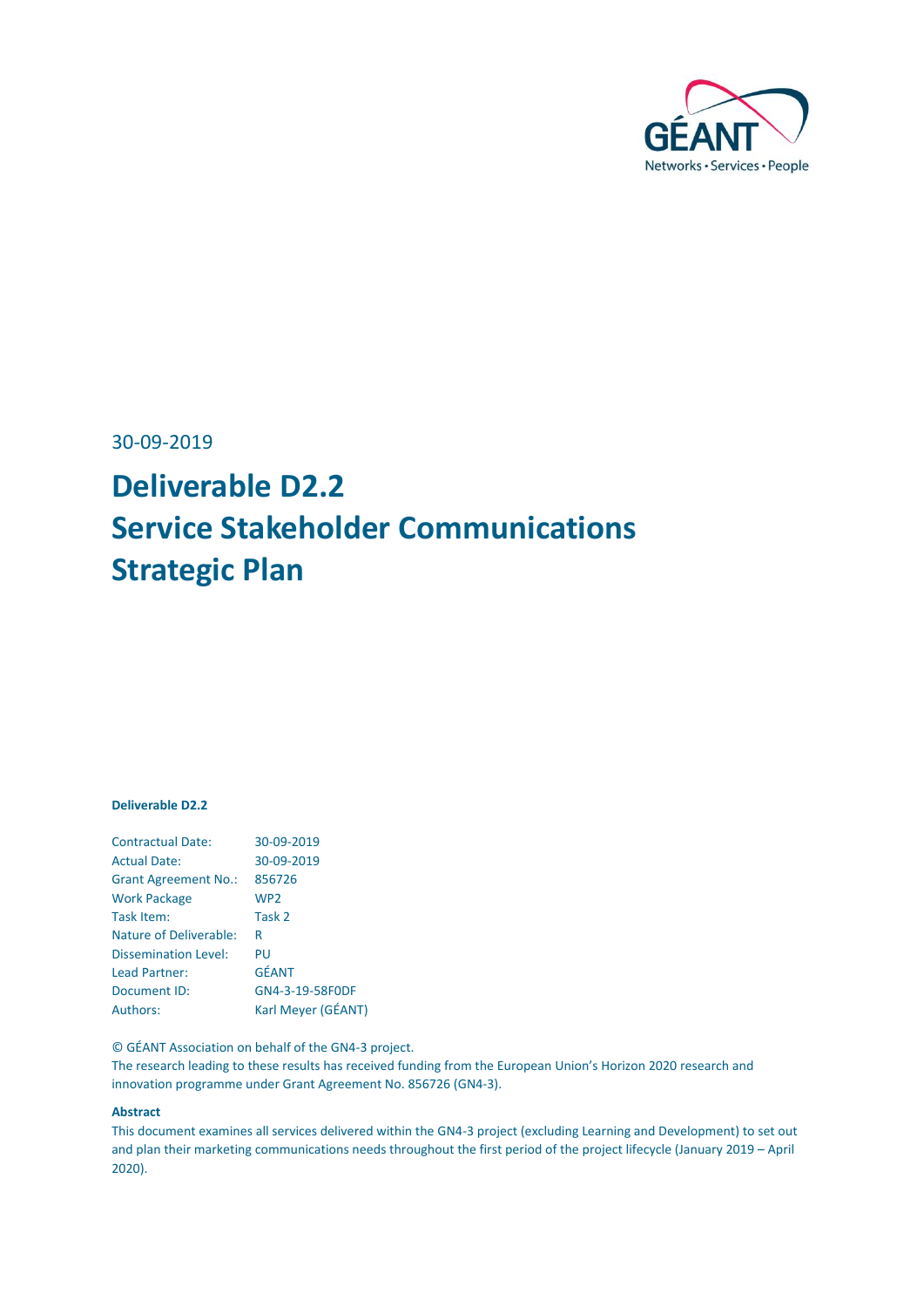

# **Table of Contents**

|                | <b>Executive Summary</b>                |                     |                                               | $\mathbf{1}$   |  |
|----------------|-----------------------------------------|---------------------|-----------------------------------------------|----------------|--|
| $\mathbf{1}$   | Introduction                            |                     |                                               | $\overline{2}$ |  |
| $\overline{2}$ |                                         |                     | <b>Stakeholder Groupings and Tracks</b>       | 3              |  |
|                | 2.1                                     |                     | <b>Stakeholder Types</b>                      | 3              |  |
|                | 2.2                                     |                     | <b>Types of Communication</b>                 | 4              |  |
|                |                                         | 2.2.1               | <b>Functional Communications</b>              | 5              |  |
|                |                                         | 2.2.2               | <b>Promotional Communications</b>             | 6              |  |
| 3              |                                         |                     | Stakeholder Communications Strategy and Plans | $\overline{7}$ |  |
|                | WP4 Online Services Plan<br>3.1         |                     | 7                                             |                |  |
|                |                                         | 3.1.1               | <b>Marketing Activities Summary</b>           | 8              |  |
|                | 3.2<br>9<br>WP5 Trust and Identity Plan |                     |                                               |                |  |
|                |                                         | 3.2.1               | <b>Marketing Activities Summary</b>           | 9              |  |
|                |                                         | 3.2.2               | Timeline                                      | 11             |  |
|                | 3.3                                     |                     | WP6/WP7 Connectivity Services Plan            | 11             |  |
|                |                                         | 3.3.1               | <b>Marketing Activities Summary</b>           | 12             |  |
|                |                                         | 3.3.2               | Timeline                                      | 12             |  |
|                | 3.4                                     | <b>WP8 Security</b> |                                               | 13             |  |
| 4              | Conclusions                             |                     |                                               | 15             |  |
| References     |                                         |                     |                                               | 16             |  |
| Glossary       |                                         |                     |                                               | 16             |  |

# **Table of Figures**

| Figure 1.1: Service Groupings and WP mapping |    |
|----------------------------------------------|----|
| Figure 2.1: Stakeholder groups               | 3  |
| Figure 2.2: Communication "tracks"           | 4  |
| Figure 2.3: AIDA Marketing Process           | 5. |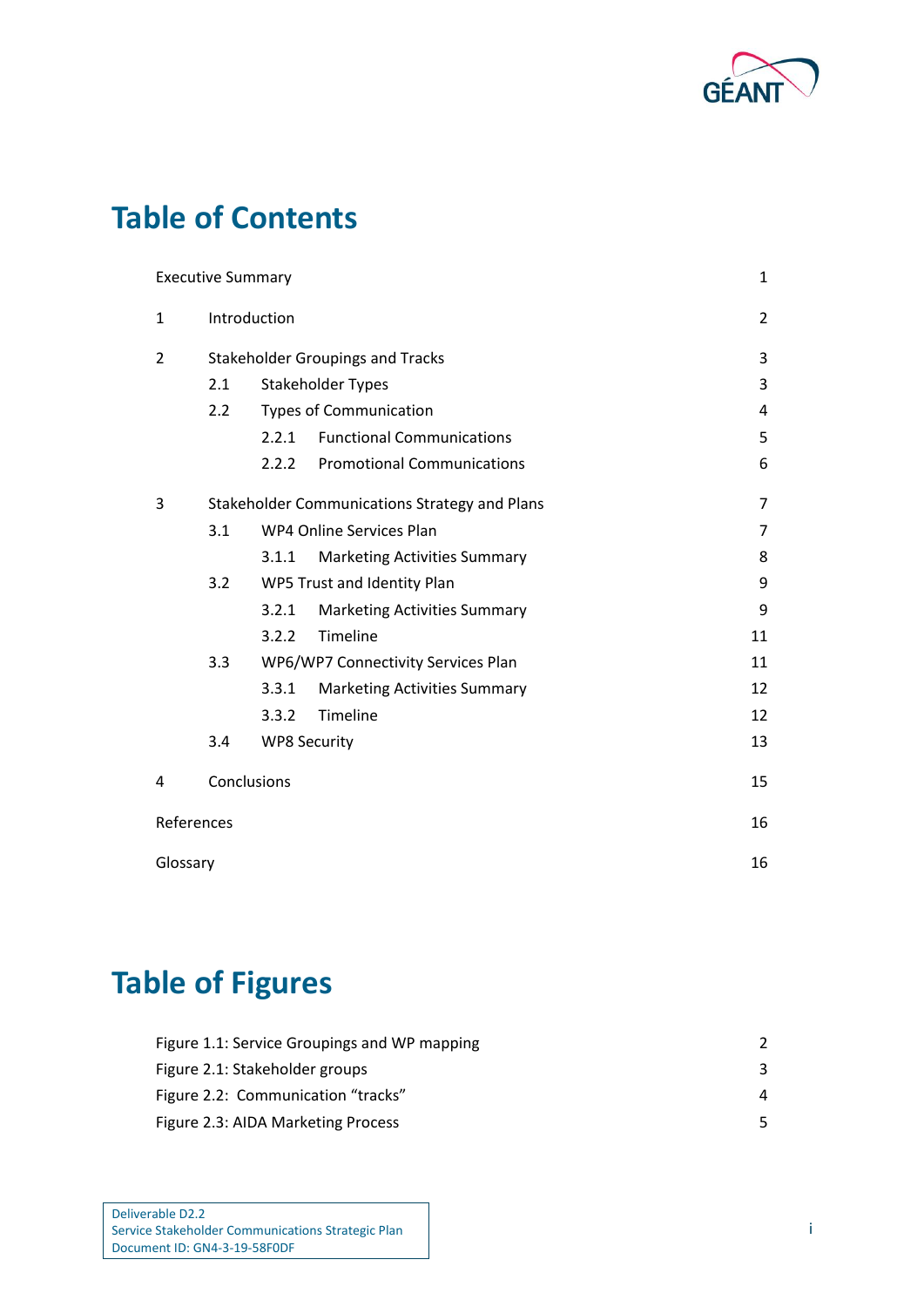

# **Table of Tables**

| Table 3.1: WP4 Service Portfolio     |    |
|--------------------------------------|----|
| Table 3.2: WP5 Service Portfolio     |    |
| Table 3.3: WPs 6/7 Service Portfolio | 11 |
| Table 3.4: WP8 Service Portfolio     | 13 |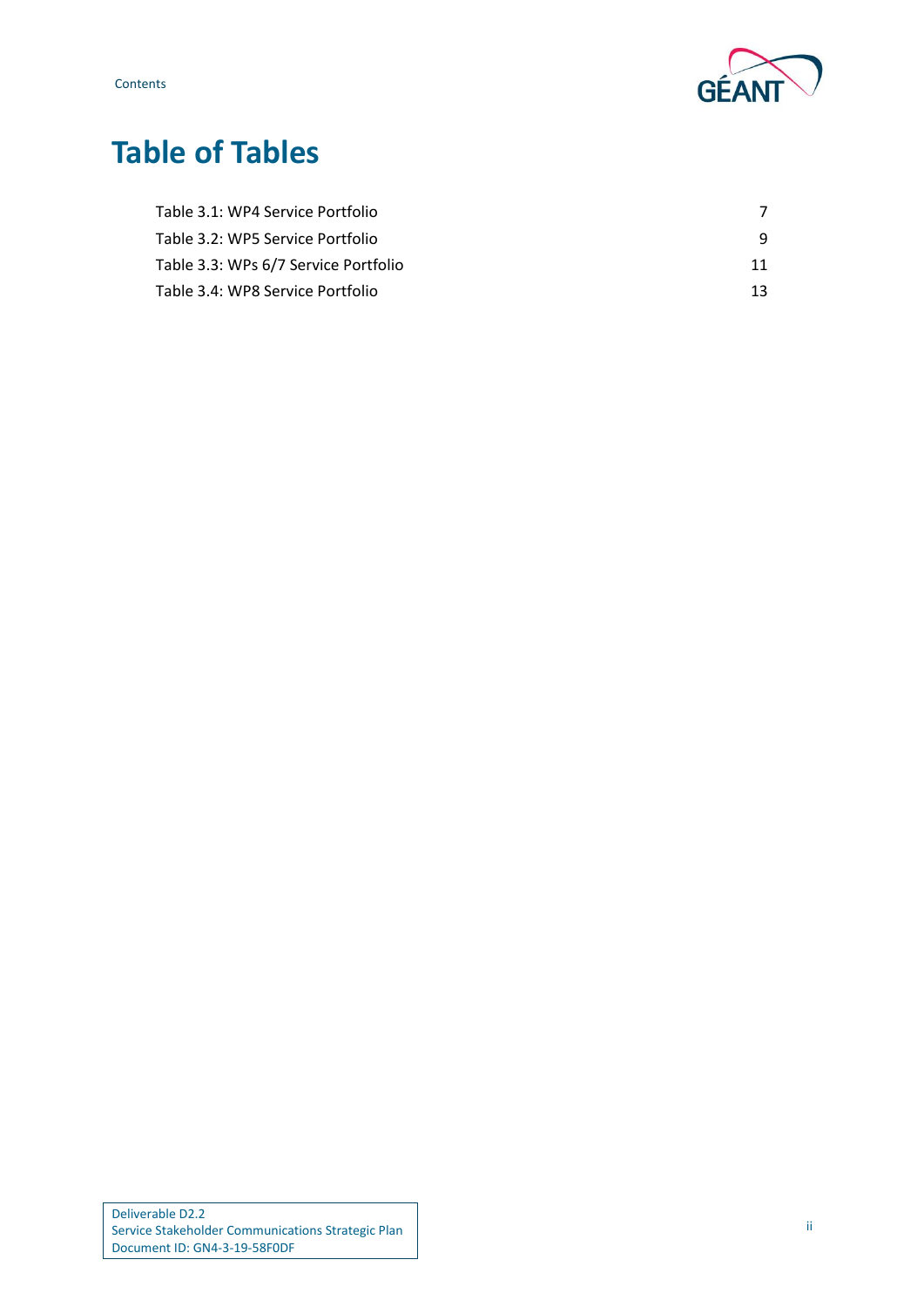

# <span id="page-3-0"></span>**Executive Summary**

GÉANT occupies a complicated marketing landscape with a wide range of products and services and a diverse set of stakeholders. In addition, marketing support for most of its services involves technical support as well as the promotion of broader user awareness.

As a result, GÉANT has developed a twin-track marketing support approach with clearly defined Functional and Promotional channels and materials.

Core stakeholder audiences and marketing and support needs have been identified for each service family and, where appropriate, each individual service. In this way, GÉANT can ensure that its messaging is focused and targeted in such a way as to best support awareness and uptake of its services.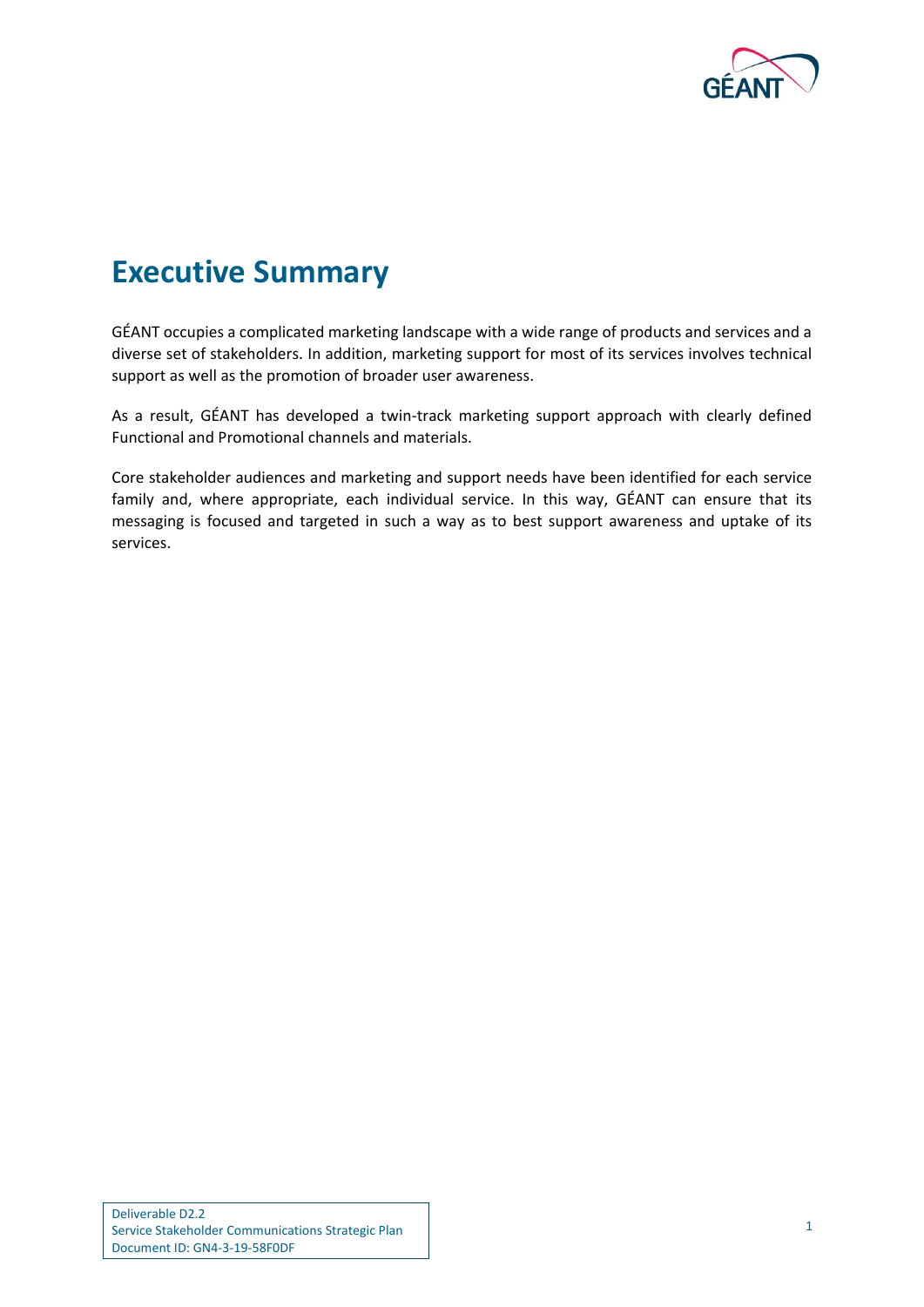

# <span id="page-4-0"></span>**<sup>1</sup> Introduction**

GÉANT provides a wide range of services to the R&E community, in the areas of:

- Networking and Network Management.
- Trust and Identity.
- Online (Cloud) Services.
- Security.
- Learning and Development (outside the scope of Product and Services Marketing).

These five groupings align with GN4-3 project work packages as illustrated below:



#### <span id="page-4-1"></span>Figure 1.1: Service Groupings and WP mapping

Each of these service groupings have a target user group (and in some cases multiple groups), so it is not possible to develop a single communications strategy which covers all constituent stakeholders. This means a target stakeholder group has to be defined and a marketing/communications plan developed accordingly for each service in order to ensure that suitable tailored messages and calls-toaction are developed.

This document examines all services delivered within the GN4-3 project (excluding Learning and Development) to set out and plan their marketing communications needs throughout the first period of the project lifecycle (January 2019 – April 2020). This planning will not only address the stakeholder groupings but also the recommendations on the use of different media, channels and platforms (onand offline) used for communications.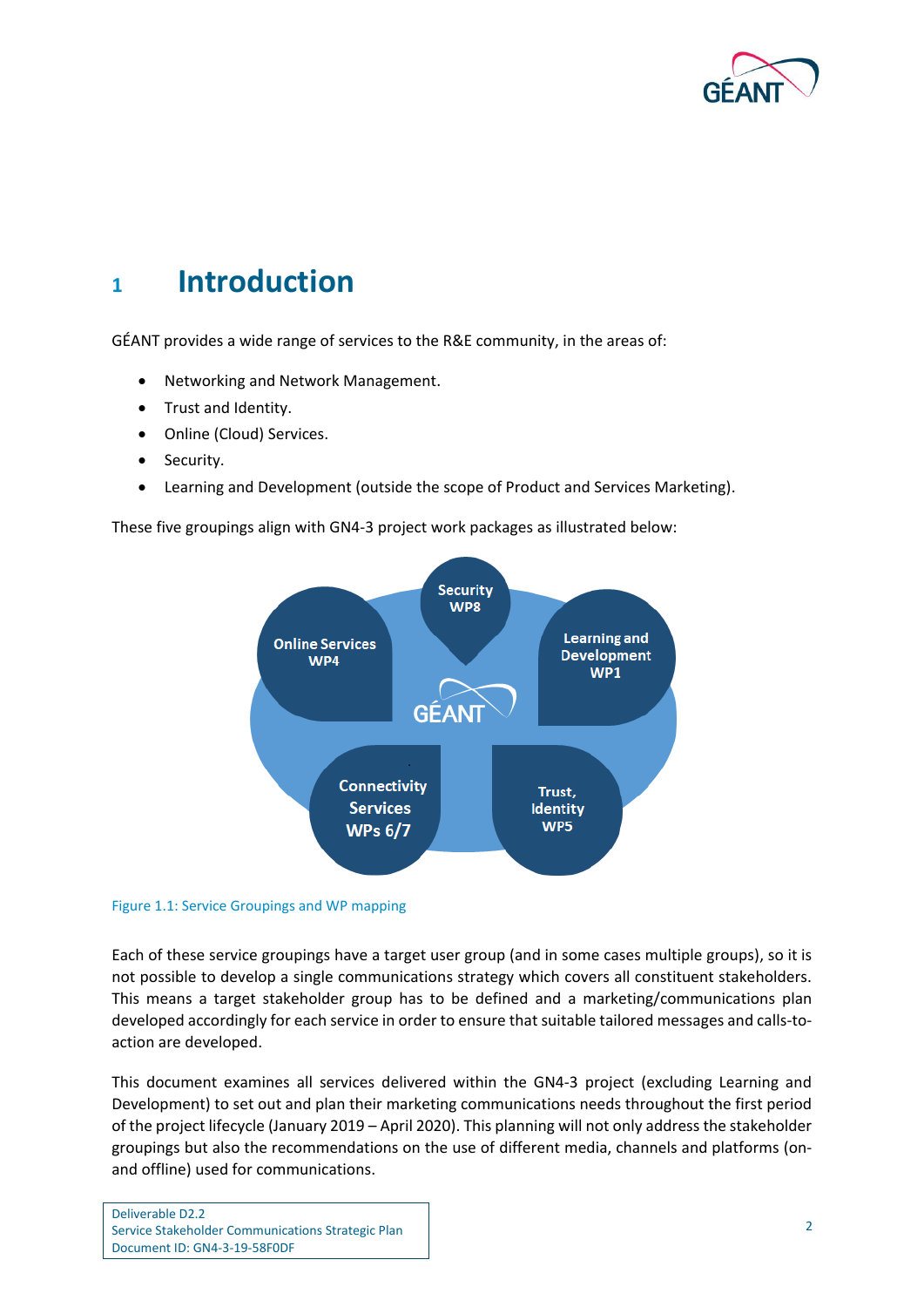

# <span id="page-5-0"></span>**<sup>2</sup> Stakeholder Groupings and Tracks**

## <span id="page-5-1"></span>**2.1 Stakeholder Types**

GÉANT operates in a complex environment with a wide range of stakeholder groups. These include Primary and Secondary Stakeholders (respectively in red and orange in [Figure 2.1](#page-5-2) below). The Secondary Stakeholders' main communication channel is via the Primary Stakeholders, however they also have direct visibility of some communication channels and messages.

For example, National Government Stakeholders will have a primary communication channel through their respective NREN but will also be able to see all public communication channels. This means that consistency of messaging is crucial and GÉANT should be aware of the potential of these secondary stakeholders viewing communications materials. This is particularly relevant for Campus and Institutional Stakeholders, who have a commercial/contractual relationship with their NREN, so that it is very important that any GÉANT communications do not conflict with the messaging delivered by the NRENs.



<span id="page-5-2"></span>Figure 2.1: Stakeholder groups

Deliverable D2.2 Service Stakeholder Communications Strategic Plan Document ID: GN4-3-19-58F0DF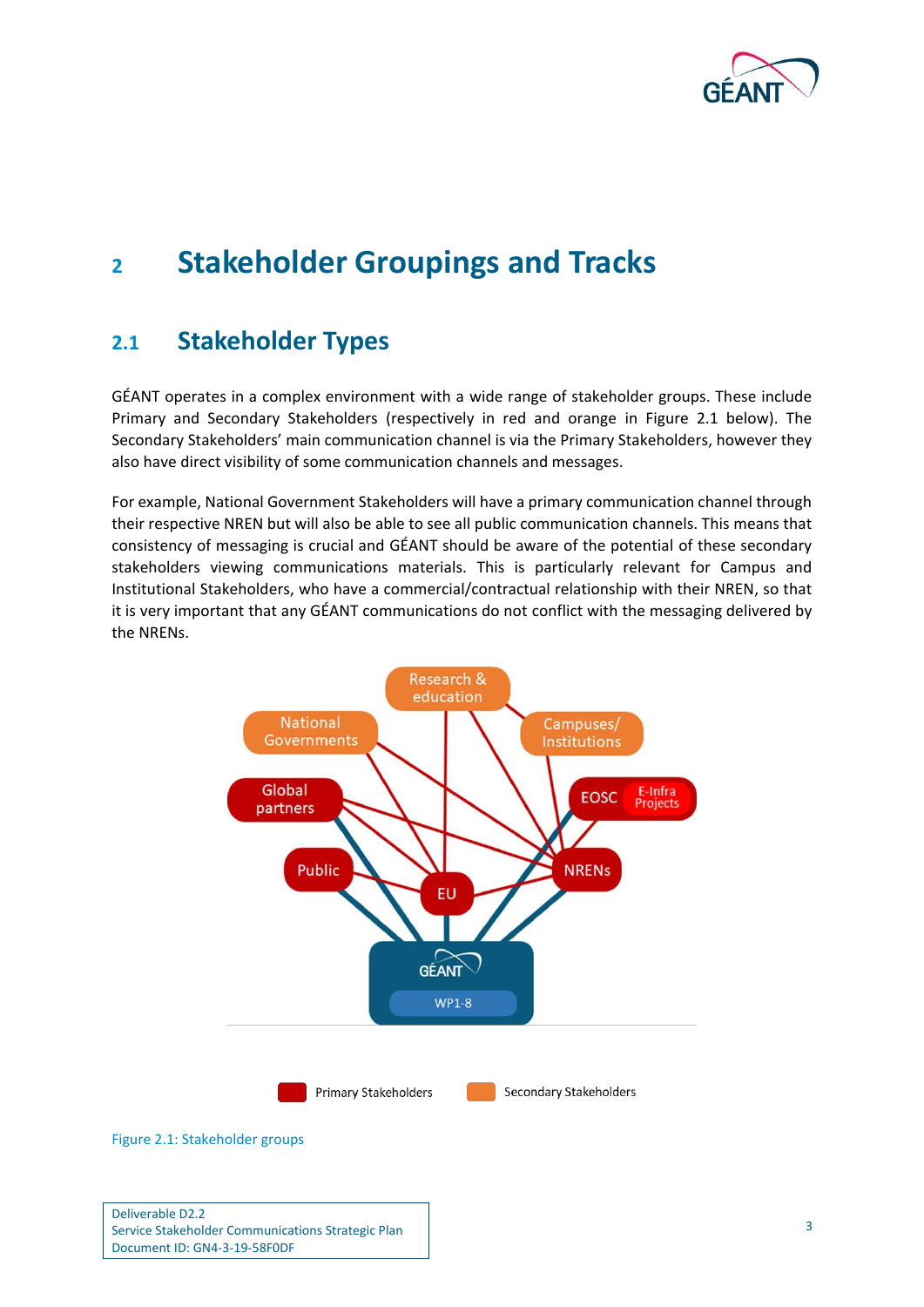

This addressing of secondary stakeholders (such as institutions and end users) can result in an additional layer of messaging across the community that may complicate communications. NRENs (the largest primary stakeholder group) have a vital role in providing end-user communications and any GÉANT actions must complement rather than conflict with their messaging.

Achieving this balance is further complicated by the fact that within the NREN community there are different marketing philosophies and capabilities which, combined, can result in GÉANT having to take a lowest common denominator approach to promotional/end-user communication planning.

# <span id="page-6-0"></span>**2.2 Types of Communication**

In addition to segmentation by service type and stakeholder grouping, service communications are separated into two key communication "tracks":

- Functional communications.
- Promotional communications.

These two types of communications address different audiences and channels, as shown i[n Figure 2.2.](#page-6-1)

|                                                        | <b>Audiences</b>                                        | <b>Channels</b>                                               | <b>Content</b>                               |
|--------------------------------------------------------|---------------------------------------------------------|---------------------------------------------------------------|----------------------------------------------|
| <b>Promotional</b><br>(benefits and stories - The Why) | Public<br><b>Researchers</b><br>Campuses<br>Governments | Websites<br><b>CONNECT</b><br>Social media<br>External events | Articles<br>Videos<br>Slides<br>Case studies |
| <b>Twin-track approach</b>                             |                                                         |                                                               |                                              |
|                                                        | <b>Audiences</b>                                        | <b>Channels</b>                                               | Content                                      |

|                                       | <b>Augicities</b>       | <b>Channels</b> | Content                  |
|---------------------------------------|-------------------------|-----------------|--------------------------|
| <b>Functional</b>                     | <b>NRFN<sub>S</sub></b> | Intranet        | Service features         |
| (features and information - The What) | Service implementers    | Wiki            | Implementation           |
|                                       | E-infrastructures       | Internal events | Fact sheets              |
|                                       | Industry                |                 | <b>Technical posters</b> |

#### <span id="page-6-1"></span>Figure 2.2: Communication "tracks"

According to the proven AIDA<sup>1</sup> marketing model [\(Figure 2.3\)](#page-7-1), the adoption process for a product or service consists of four distinct phases: Awareness, Interest, Desire, and Action. Each customer/stakeholder progresses through this "funnel". The first step is Awareness; This step introduces the stakeholder to the service/product. By its nature the information needs marketing content to be "pushed" to the user "If they don't know that the service exists, they will not search for it". It also requires very broad information about what the service is and what problem/issue it is solving.

The next stage is Interest; Once the customer is Aware of the service and recognises its value then they will become interested and will actively seek out information. This is likely to be a combination

 $1$  Awareness, Interest, Desire, Action – relating to the stages of product/service selection and adoption.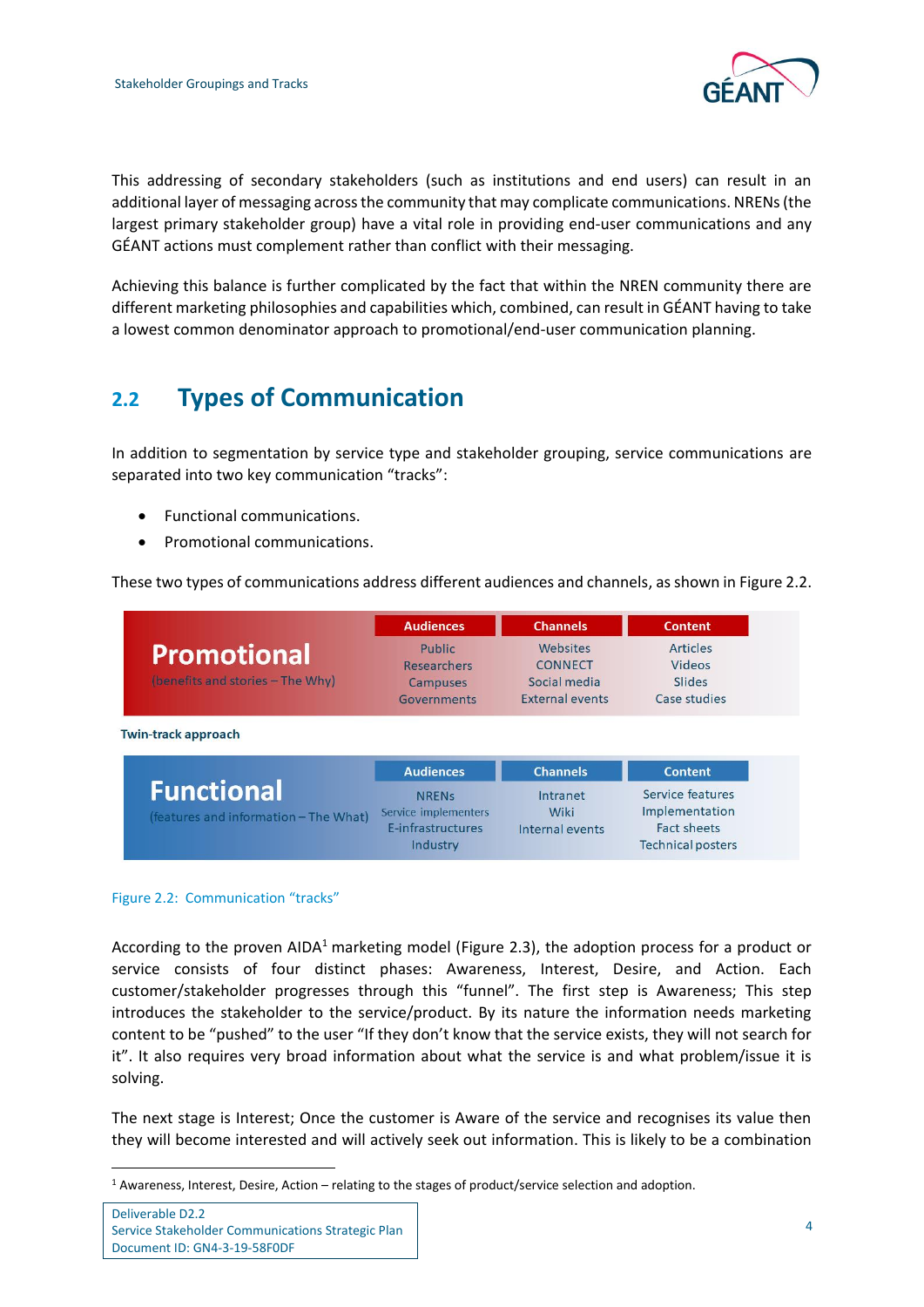

of promotional/commercial and more technical/functional information (as shown in [Figure 2.3\)](#page-7-1): "How will it work for me?" "Is it something we could use?". The Interest stage is followed by the Desire and Action phases. These further confirm with the stakeholder that they need the service. Within the IT sector these phases are likely to revolve around cost/price questions.

The Action phase is the final step in adopting the service and is primarily a face-to-face activity involving account/business development teams. The marketing involvement in this phase is usually limited to ensuring documentation is prepared correctly so that the service adoption can proceed easily and smoothly.



<span id="page-7-1"></span>

With reference to GÉANT's marketing needs, the first two phases of the AIDA concept can be mapped to its Promotional activities and the last two phases to its Functional activities as previously detailed in Figure 2.2. This linkage between the marketing types and the needs of an adoption process provides a framework that GÉANT can use to plan its marketing activities.

### <span id="page-7-0"></span>**2.2.1 Functional Communications**

The functional communications track includes technical service descriptions, technical case studies, training webinars, service order forms, and the channels and platforms used to host these communications.

The audience stakeholders for this type of communications will tend to be the technical teams within the NREN communities looking to adopt a new service or to further their understanding of an existing service or a new service functionality.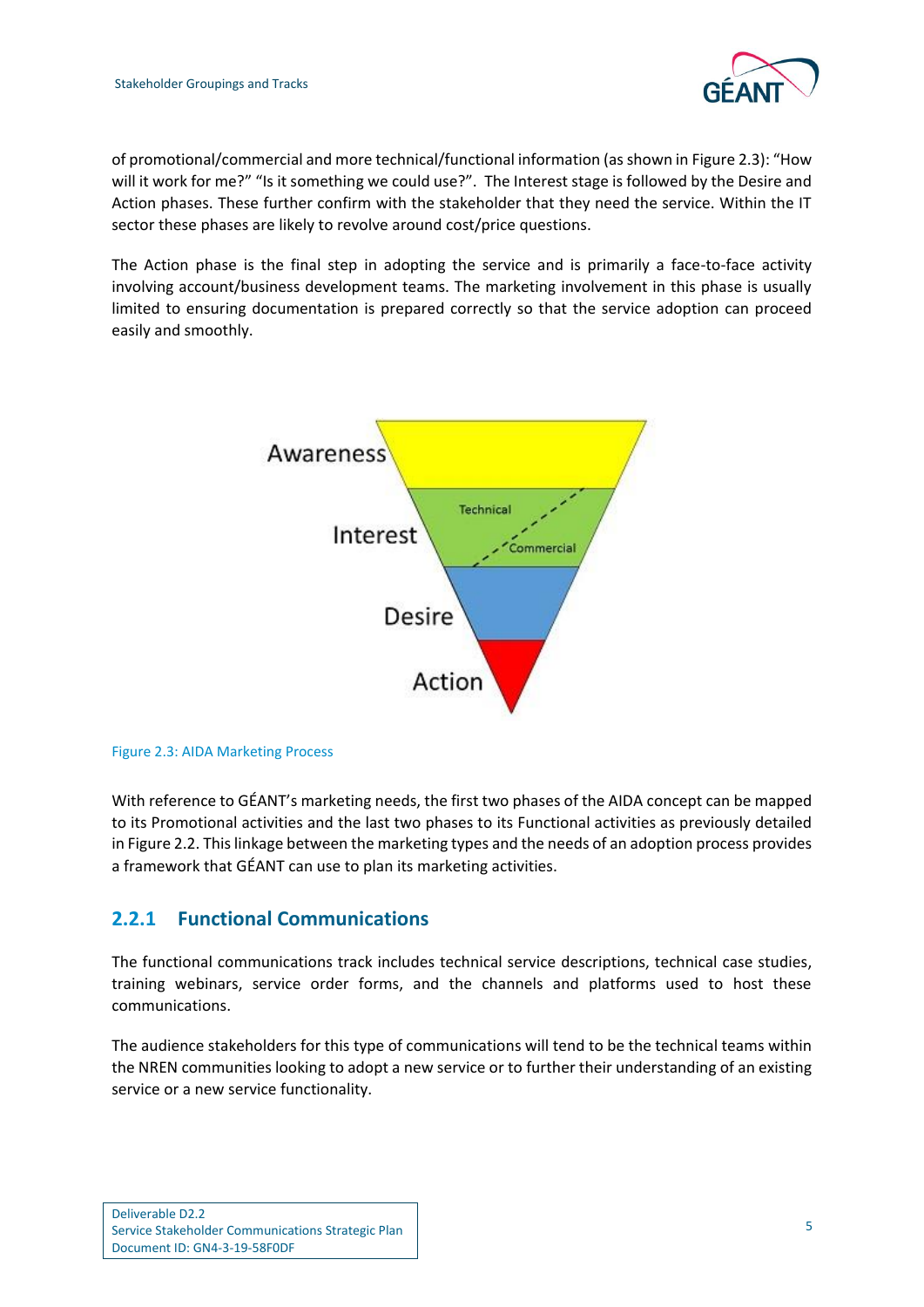

### *Applicable Service Types*

All services within the GÉANT portfolio will require a range of functional communications materials and activities focused on their specific user groups.

## <span id="page-8-0"></span>**2.2.2 Promotional Communications**

Promotional communications help potential users understand in broad terms what a service does, but primarily focus on the reasons why a service is useful and valuable.

These communications are aimed at a wider, primarily non-technical audience, though technical audiences may also use this information in the early stages of their selection/investigation process (Awareness and Interest elements of the AIDA marketing process).

### *Applicable Service Types*

In general, service types that this form of communications would be used for are those with a clear end-user applicability. In the case of GÉANT services, these are primarily those using the "edu" prefix, including established services such as eduroam and eduGAIN and newer ones such as eduVPN.

However, within the WP4 Online Services portfolio there is also a need to provide a range of awareness-raising informational services to secondary stakeholders and end users. Therefore, all these services will require at least a minimum amount of dedicated promotional material.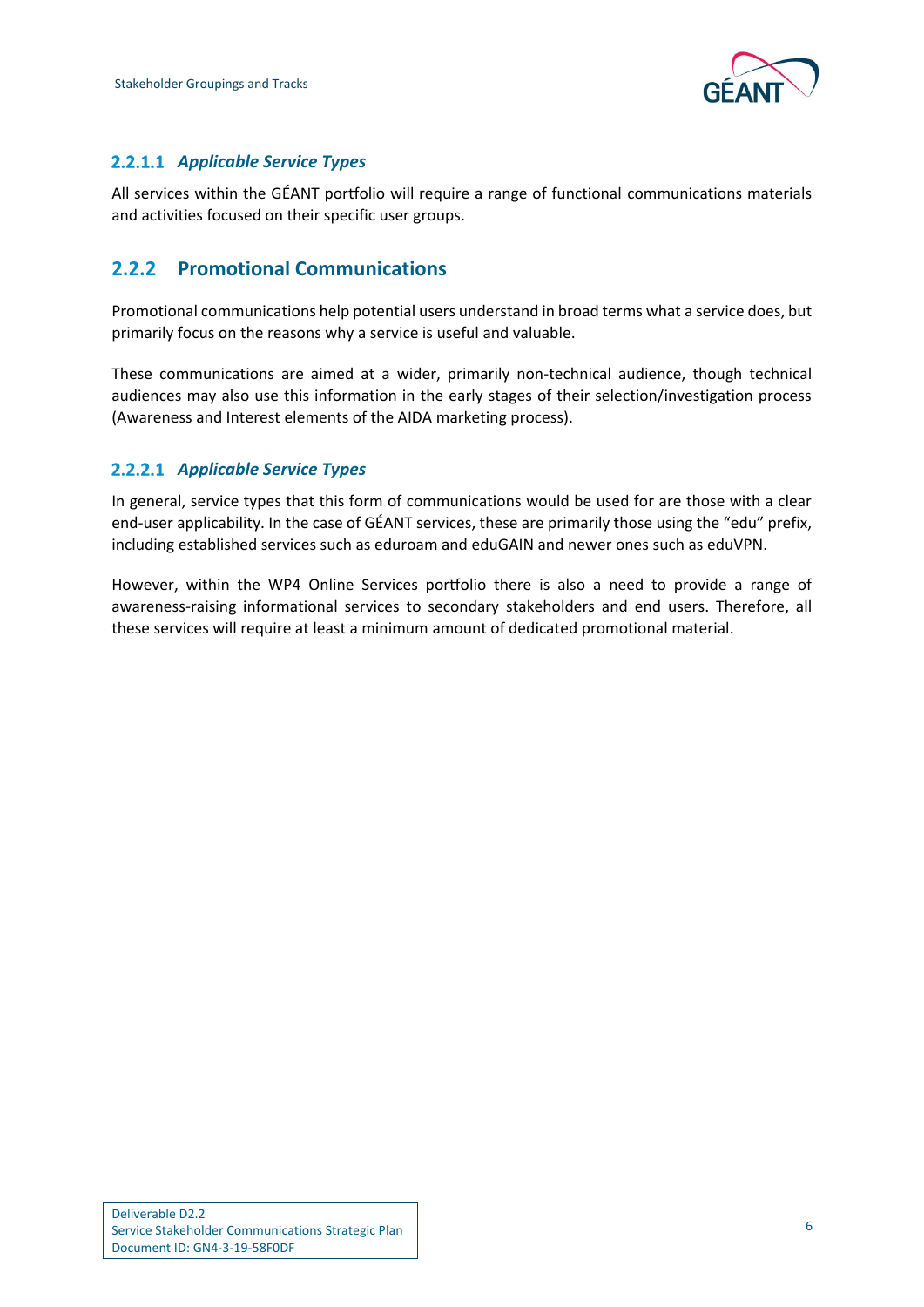

# <span id="page-9-0"></span>**<sup>3</sup> Stakeholder Communications Strategy and Plans**

The previous section introduced the GÉANT's overall conceptual strategy for service communications and the division of communications and marketing into two Promotional and Functional strands, and how communications are streamlined and focused on different aspects of the adoption process in line with the AIDA model.

By defining and clarifying this approach it is possible to then identify what marketing activities should be applied for the promotion of each service depending on what stage in the adoption cycle they are at. Specific communications plans have been created in conjunction with the service owners to understand the particular needs of their key user stakeholders and to tailor communications accordingly.

These plans were developed in the first six months of GN4-3 to promote and support current and estimated future service developments in the first 24 months of the project. Each Service Work Package has a separate plan focused on the particular stakeholder profiles identified. These plans will be reviewed and updated throughout this period to ensure that they continue to be aligned with any new developments and adjustments to service schedules.

## <span id="page-9-1"></span>**3.1 WP4 Online Services Plan**

| <b>Service</b>    |                                             |
|-------------------|---------------------------------------------|
| laaS              | Incremental changes/refreshes prior to OCRE |
| SaaS              | Incremental changes/refreshes prior to OCRE |
| Web-RTC (eduMEET) | <b>Technology Demonstrator</b>              |

WP4's online services are listed i[n Table 3.1](#page-9-2) below.

#### <span id="page-9-2"></span>Table 3.1: WP4 Service Portfolio

The primary stakeholders for these services are:

- Cloud Service Managers within NRENs.
- Institutional users.
- Product and Services, primarily cloud services plus the implementation of eduMEET (web-RTCbased peer-to-peer video conferencing). eduMEET (edumeet.geant.org) is currently acting as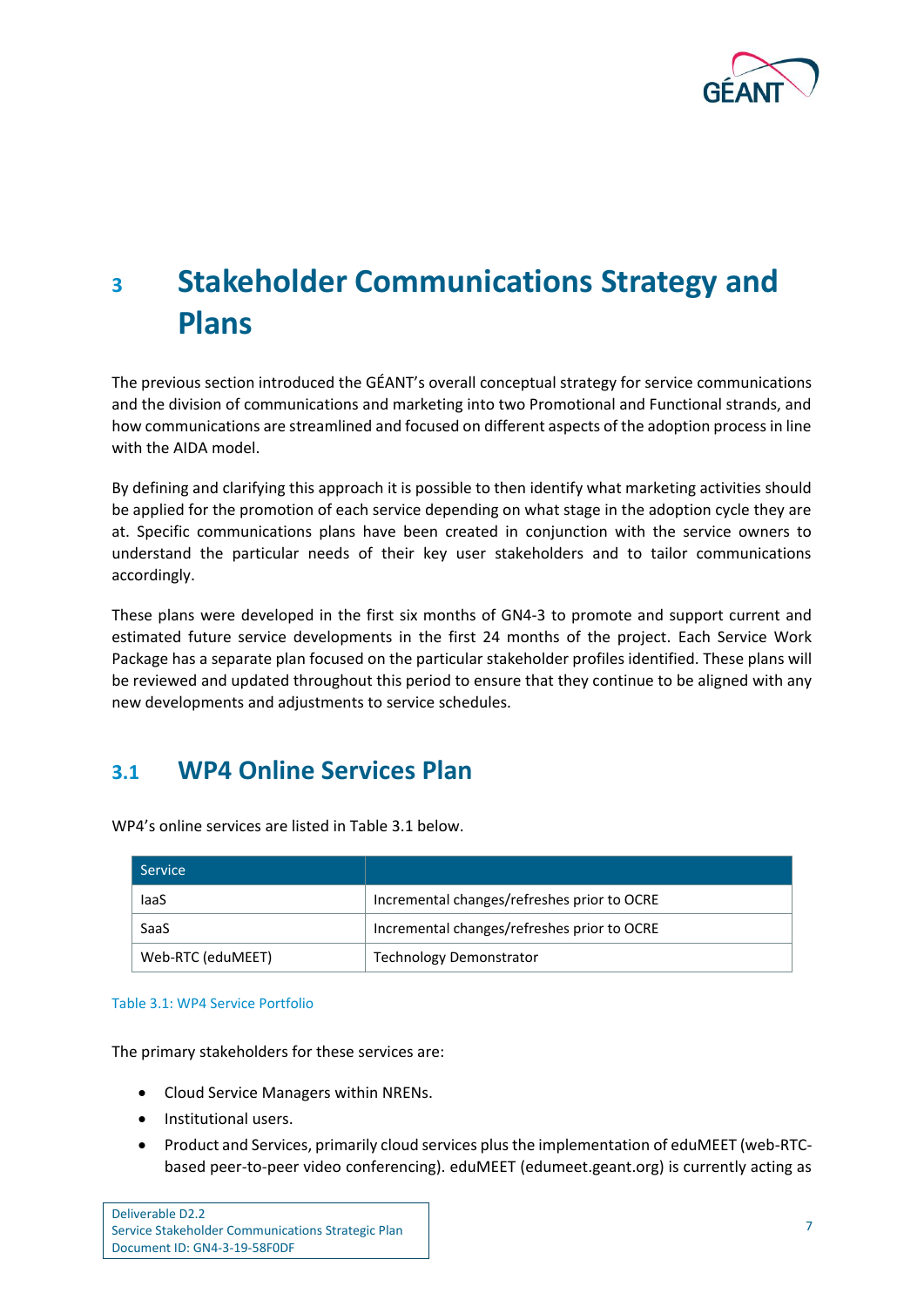

a technology demonstrator and no launch schedule or marketing planning has been agreed for it yet.

All services are offered to end-users/Institutions via NRENs. The NRENs have their own marketing capabilities and procedures so it is not appropriate for GÉANT to undertake large-scale awareness/marketing towards end-user stakeholders of their services.

### <span id="page-10-0"></span>**3.1.1 Marketing Activities Summary**

#### **Tactical**

The clouds website (clouds.geant.org) will need revising, updating and rebranding, with completion planned for November-December 2019. In addition, new service providers will need to be added to the current service catalogue.

Training activities targeted primarily at technical audiences, including technical webinars, will be undertaken alongside the WP team.

#### **Strategic**

In preparation for the Open Clouds for Research Environments (OCRE) project, a range of awarenessraising activities will be planned with the other project partners to ensure user stakeholders are participating in the tender process.

#### **OCRE**

The Open Clouds for Research Environments project (OCRE), aims to accelerate cloud adoption in the European research community, by bringing together cloud providers, Earth Observation (EO) organisations and the research and education community, through ready-to-use service agreements and €9.5 million in adoption funding.

Cloud-based services offer the European research community a wealth of powerful tools, but for many researchers these are currently out of reach, with suitable services difficult to find and select.

OCRE, which was launched in January 2019, will address this by running a pan-European tender and establishing framework agreements with cloud service providers that meet the specific requirements of the research community, saving institutions the time-consuming and complex process of doing this themselves.

GÉANT is a consortium member of OCRE and is using its experience gained during the IaaS Framework Tender process to support this activity.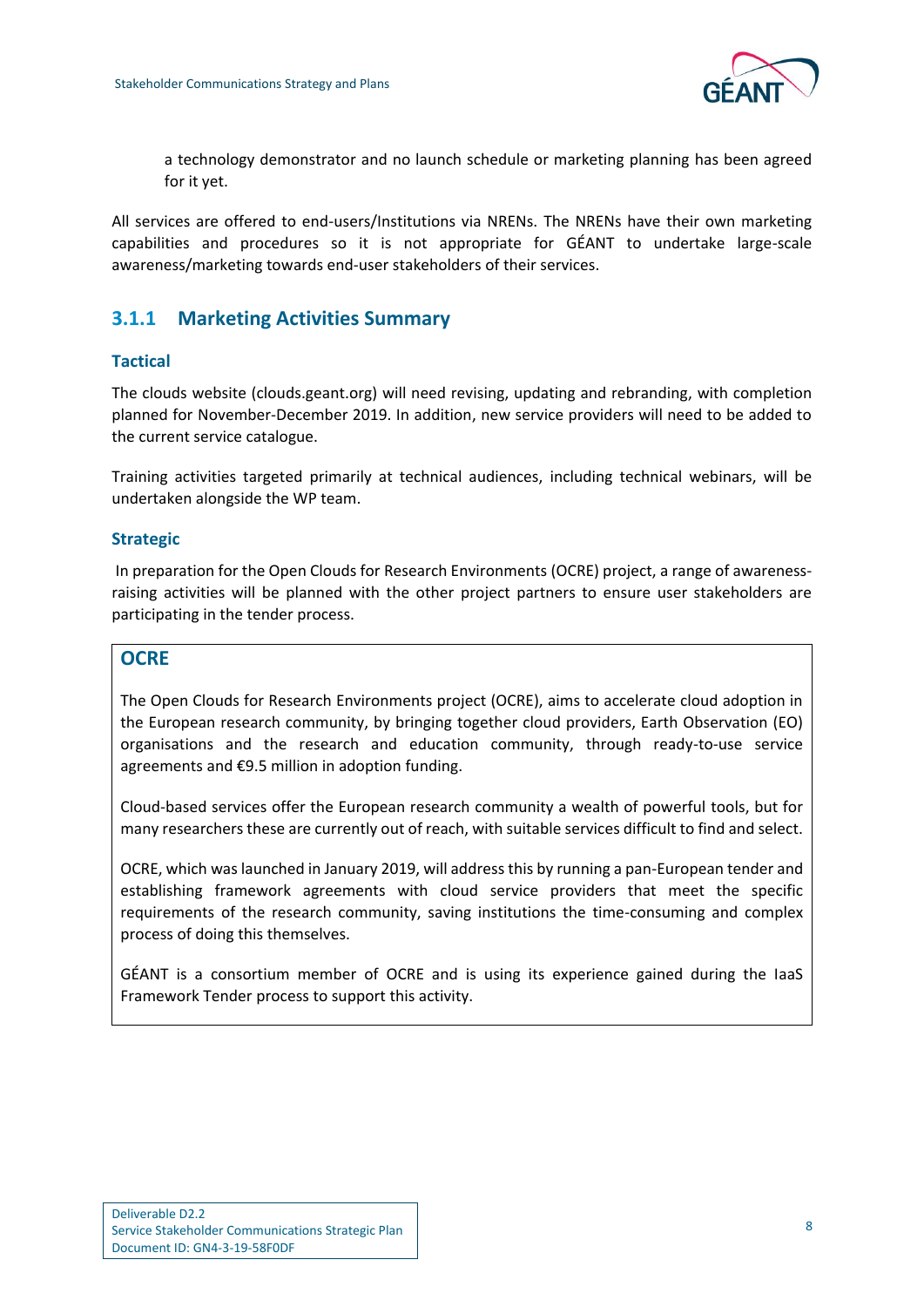

# <span id="page-11-0"></span>**3.2 WP5 Trust and Identity Plan**

The primary stakeholders for WP5's T&I services are NRENs and Institutions, while their secondary stakeholders are end users, principally of eduroam and InAcademia. The services in WP5's portfolio are listed i[n Table 3.2.](#page-11-2)

| <b>Service</b>            | <b>Task</b>     | <b>Outline 18 month Plan</b>                                      |
|---------------------------|-----------------|-------------------------------------------------------------------|
| eduGAIN                   | Task 1          | Incremental service<br>improvements                               |
| eduroam                   | <b>Task 1.1</b> | Incremental improvements (CAT<br>and Managed IdP Q1/2 priorities) |
| eduTEAMS                  | <b>Task 1.2</b> | Launch in Q1/Q2 depending on<br>PLM gate completion               |
| <b>InAcademia</b>         | <b>Task 1.4</b> | Launch in Q1/Q2 depending on<br>PLM gate completion               |
| <b>TCS</b>                | Task 1          | Relaunch in Q3/Q4                                                 |
| <b>TRANSITS Training</b>  | Task 3          | No changes planned                                                |
| eduPKI                    | Task 3          | No changes planned                                                |
| <b>TACAR</b>              | Task 3          | No changes planned                                                |
| <b>URN</b>                | Task 3          | No changes planned                                                |
| <b>Trusted Introducer</b> | Task 3          | No changes planned                                                |

#### <span id="page-11-2"></span>Table 3.2: WP5 Service Portfolio

Promotional activities are expected to take place around developments in particular for the eduGAIN, eduroam, InAcademia and eduTEAMS services, as follows:

- eduGAIN developments will be focused around supporting services (Campus IdP, Federation as a Service) and supporting continued outreach – particularly in emerging NRENs.
- eduroam developments in eduroam managed IdP will be the principal promotional activity in 2019. eduroam CAT will also have in-life updates.
- InAcademia is scheduled for launch in Q3/Q4 2019.
- eduTEAMS has already been "soft" launched. Once formal PLM production status has been achieved a formal launch will take place including promotional content and web page updates.

### <span id="page-11-1"></span>**3.2.1 Marketing Activities Summary**

#### *Video*

There is a need to revise the video support materials for T&I, as both the eduroam and eduGAIN videos are now quite dated and no longer so relevant to the current services. Video materials are aimed at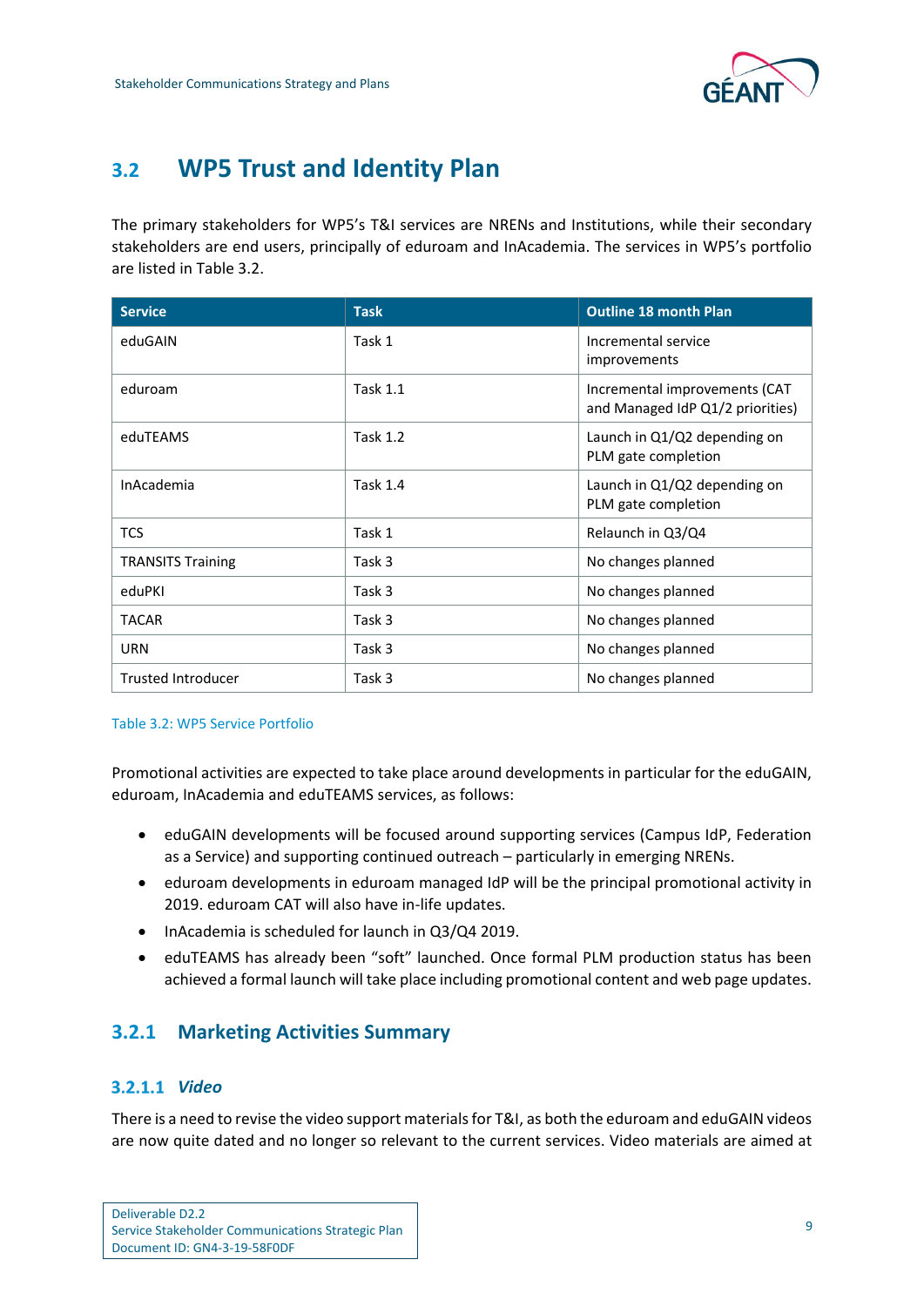

two types of audience: end users/non-technical users, and technical implementers and decision makers.

#### **End Users / Non-Technical Users**

What and Why style infographic 30-60 second introductory videos will be produced for:

- eduroam
- eduGAIN
- eduTEAMS

This format of video is suited to the non-technical nature of the target audiences and the shortening in average attention span caused by the increasing use of social media for this type of communications [\[Goldfish\\_Infographic\]](#page-18-2). These videos are intended for the purpose of awareness raising and should therefore avoid the use of excessively technical language.

#### **Technical Implementers / Decision Makers**

Longer form informational/educational videos, about 15-20 minutes in length, will be produced, including How and What information, for:

- FaaS/Campus IdP
- eduTEAMS
- InAcademia
- CAT

All videos should use a combined presentation/presenter style and with an eye to consistent styling and professional production. As these are educational videos with highly technical content and language and a need for accuracy, the initial content is likely to be generated by the work package and then formatted and produced by WP2 T2.

#### *Other Tactical Materials*

Other materials produced *ad hoc* for specific events and campaigns may include:

- More/smaller flyers (A5) in multiple languages with options for in-country co-branding.
- Branded webcam covers "eduGAIN, helping protect your on-line identity".
- Pull-ups/ Feather Flags for events.
- Posters/Infographics (usually for IT departments).

#### *Website*

The T&I pages of the geant.org site will be updated to improve navigation between the various activities and include additional information, such as from REFEDS, AARC results, etc.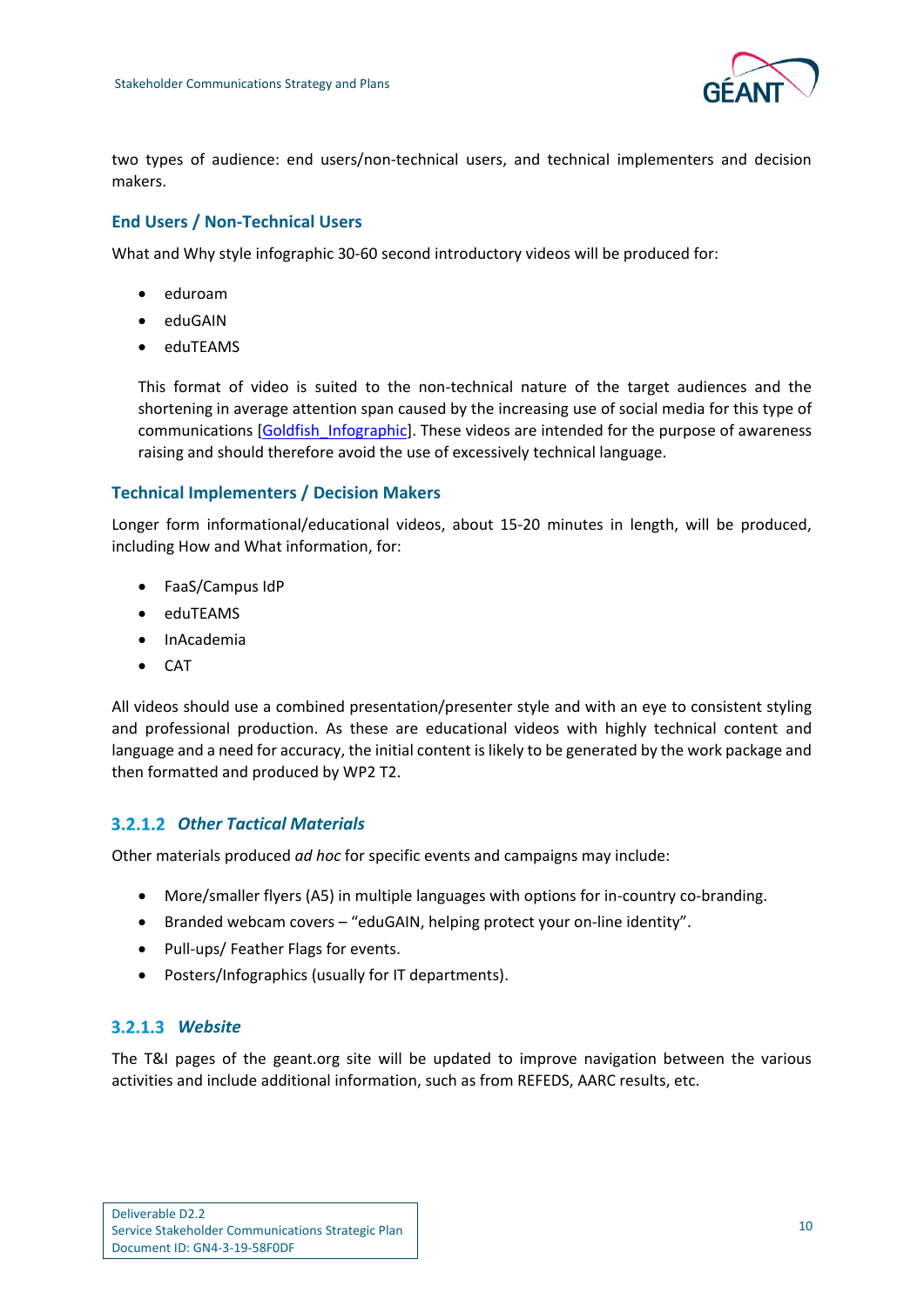

## <span id="page-13-0"></span>**3.2.2 Timeline**

### *Q1-Q2 2019*

- Plan refresh of all websites (eduGAIN, eduroam, InAcademia) and marketing materials.
- Plan for launch of InAcademia and eduTEAMS.

### *Q3-Q4 2019*

- Launch of InAcademia and formal launch of eduTEAMS.
- Initial planning of Trusted Certificate Service (TCS) relaunch (new supplier) for launch in Q3.
- Launch of new TCSs.
- Development and launch of new services websites for InAcademia and eduroam followed by eduGAIN.

# <span id="page-13-1"></span>**3.3 WP6/WP7 Connectivity Services Plan**

Connectivity services, as managed and developed under Work Packages 6 and 7 are principally focused on NREN partners/stakeholders and as such require largely functional marketing and communication of new developments and enhancements. Therefore, these services offer reduced scope for outbound Impact Marketing or demand generation.

| <b>Service</b>                          | <b>Work Package</b> | <b>Outline 18 month Plan</b>                         |
|-----------------------------------------|---------------------|------------------------------------------------------|
| GÉANT IP                                | WP7                 | Static till GN4-3N                                   |
| <b>GÉANT Plus</b>                       | WP7                 | Static till GN4-3N                                   |
| GÉANT Lambda                            | WP7                 | Static till GN4-3N                                   |
| <b>GÉANT Connectivity Service (GCS)</b> | WP <sub>6</sub>     | "replacement" of Lambda and<br>Plus in GN4-3N (2020) |
| GÉANT Open                              | WP7                 | New sites, interface<br>enhancements                 |
| MD-VPN                                  | WP7                 | <b>TBC</b>                                           |
| L3-VPN                                  | WP7                 | Stable $-$ no changes                                |
| perfSONAR                               | WP <sub>6</sub>     | No development planned                               |
| eduOER                                  |                     | Hibernate 01/19                                      |
| eduCONF                                 |                     | EoL 01/19                                            |
| <b>NMaaS</b>                            | WP <sub>6</sub>     | Launch $2019$ (tbc)                                  |

GÉANT's connectivity services are listed in [Table 3.3](#page-13-2) below.

<span id="page-13-2"></span>Table 3.3: WPs 6/7 Service Portfolio

| Deliverable D2.2                                  |
|---------------------------------------------------|
| Service Stakeholder Communications Strategic Plan |
| Document ID: GN4-3-19-58F0DF                      |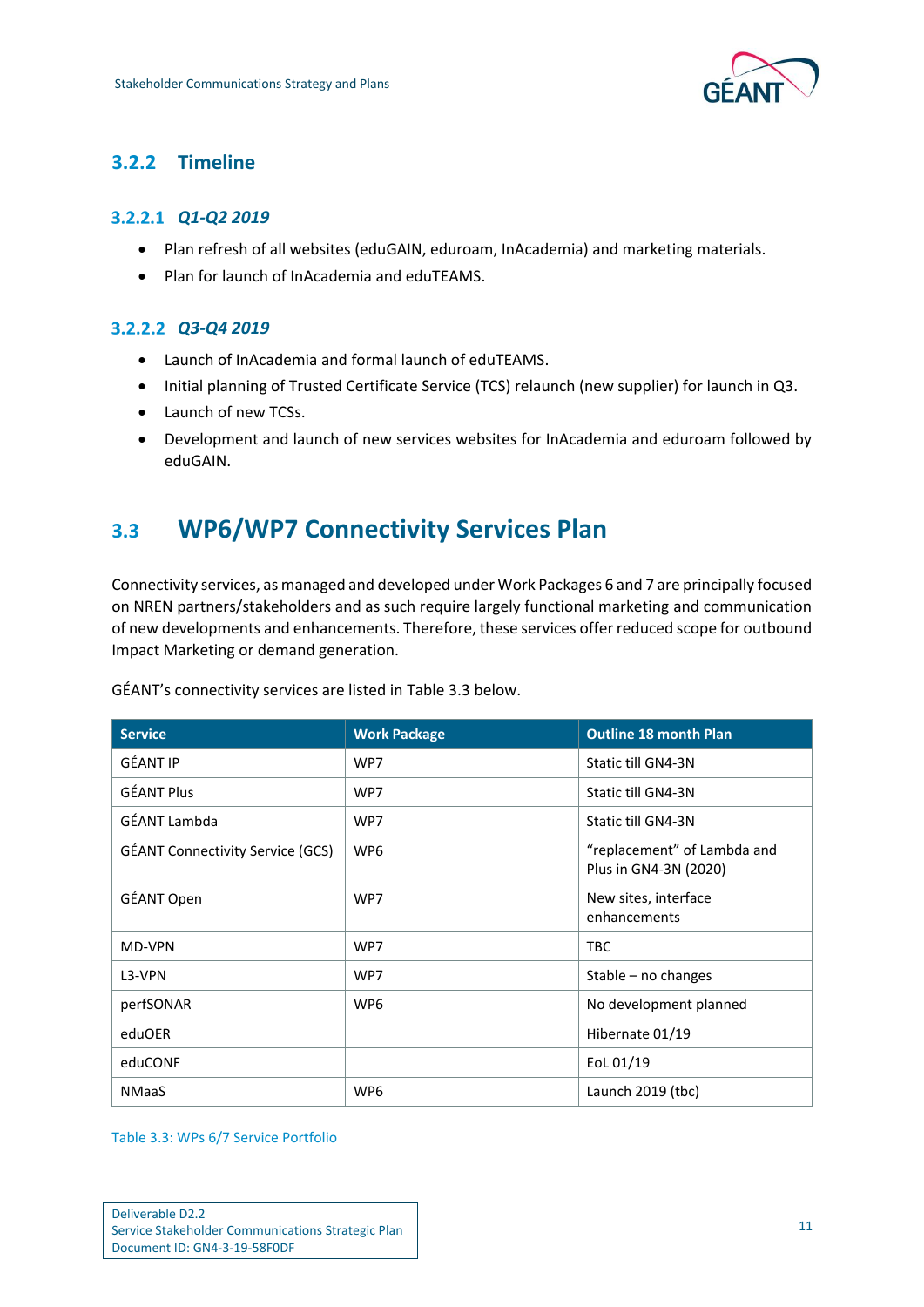

## <span id="page-14-0"></span>**3.3.1 Marketing Activities Summary**

Most connectivity services will remain relatively stable throughout 2019 with new developments pending the implementation of the GN4-3N infrastructure. Therefore, functional marketing needs will be limited to progressive specification updates and refreshers.

The exception will be MD-VPN which will have a new development push as part of GN4-3. However, no firm deliverables have yet been identified in agreement with the product owner.

There will be developments in the area of Network Management and reporting with NMaaS (Network Management as a Service) and perfSONAR becoming higher profile within the service portfolio.

#### **NMaaS (Network Management as a Service)**

NMaaS will be launched formally in 2019 (date tbc). A micro-site within geant.org has been created and this will be developed and enhanced as required.

Detailed marketing planning timescales will be agreed with the product owner at the next Project Management Convention (PMC).

NMaaS will be focused on smaller NRENs and projects with marketing and promotion being carried out via the partner relations team in WP3.

#### **perfSONAR**

As an externally developed service, perfSONAR will be marketed to NRENs and Institutions using a functional/technical approach as and when new developments are launched. perfSONAR UI (pSUI) has been discontinued as at January 2019.

#### **Retiring Services**

eduCONF and eduOER have been closed and hibernated as of Q1 2019. Therefore, these sites have been closed and marketing for them discontinued.

### <span id="page-14-1"></span>**3.3.2 Timeline**

#### *Q1-Q2*

- **Materials –** Q1 will focus on materials (on and off-line) review and planning refreshment of existing content. Connectivity Services are primarily supported through online content on the partner portal and basic information on the main geant.org website and so on-line redesign will be limited.
- **New Service Launches –** No new services planned for launch in this period.
- **GN4-3N –** Promotional activities with procurement to support supplier engagement will take place. A planning meeting took place in January 2019 and marketing activities will be undertaken in close collaboration with the GN4-3N team. Commercial constraints relating to tender activities will restrict marketing activities for this project during 2019.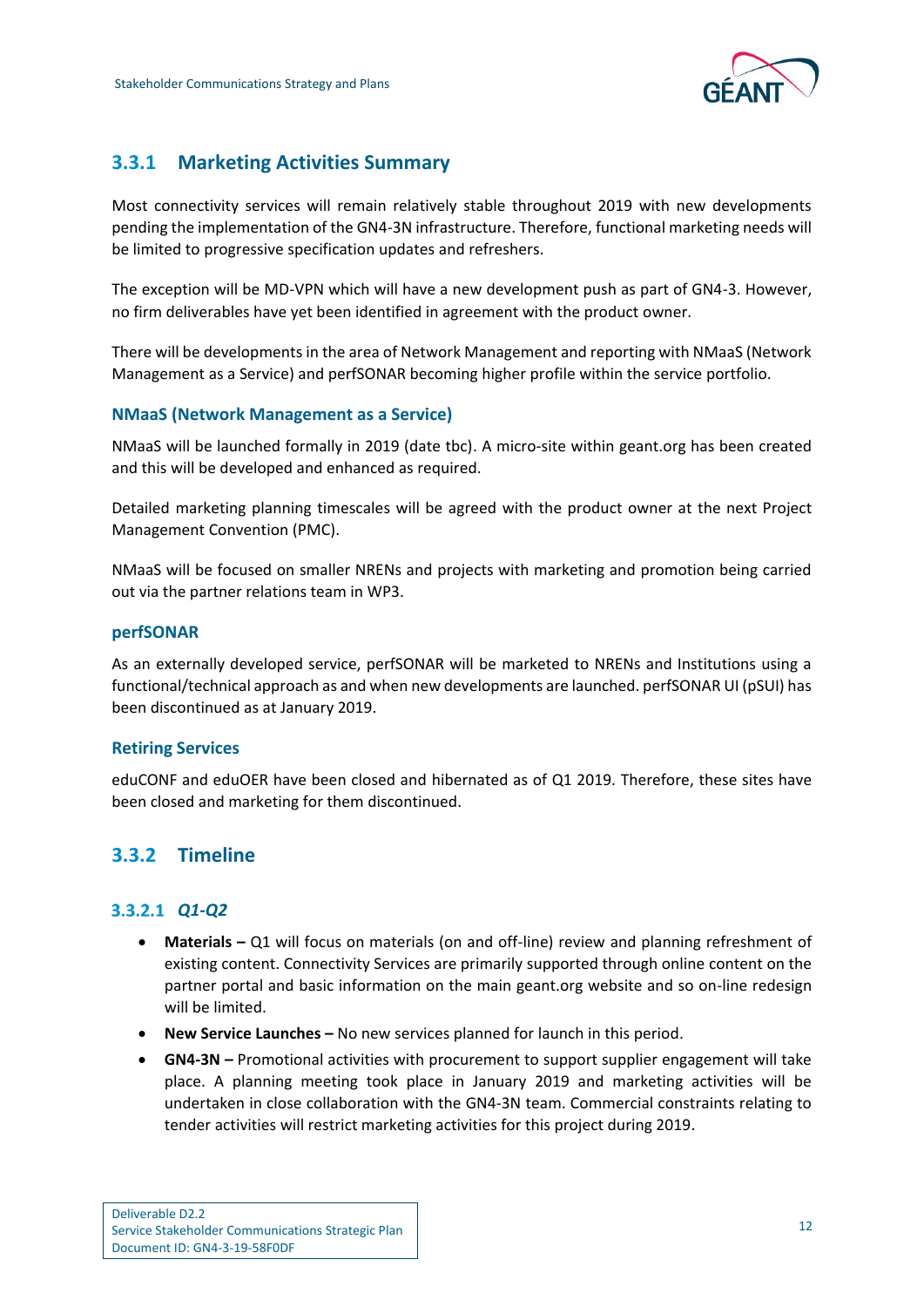

### *Q3-Q4*

- **NMaaS** will likely be preparing for launch in this period (tbc).
- **NMaaS** has a closely defined internal audience as a tool for institutions and large projects. Therefore, web content can be restricted to elements on the partner portal and sub-pages on the main geant.org website.
- **MD-VPN** Redevelopment of MD-VPN content is likely to be required during Q3.

### *Y2 Q1*

• **GCS (working title) –** Initial planning for launch of GCS to replace Plus and Lambda services.

## <span id="page-15-0"></span>**3.4 WP8 Security**

Work Package 8 is a new WP within the GÉANT project and collates individual security-related activities that were previously distributed across other SA activities in previous iterations of the GÉANT project. Most WP8 services are in very early stages of development with limited Y1 marketing required.

The primary stakeholders for these services will be technical NREN security and network management teams. However, two activities (eduVPN and 2019 Cybersecurity Month) will have an additional secondary focus on end users. WP8 services are listed in [Table 3.4](#page-15-1) below.

|                                             | <b>Task</b>      | <b>Outline 18 month Plan</b>                          |
|---------------------------------------------|------------------|-------------------------------------------------------|
| <b>SOC</b>                                  | T3.1             | No short-term requirements                            |
| Vulnerability<br>assessment as a<br>Service | T3.2             | No short-term requirements                            |
| DDoS Scrubbing                              | T3.3             | Launch as a service feature for<br>DWS Indirect users |
| <b>DDoS</b>                                 | T3.3             | No short-term requirements                            |
| Firewall on Demand                          | T <sub>3.4</sub> | No short-term requirements                            |
| eduVPN                                      | T <sub>3.5</sub> | Revised website Q4                                    |

<span id="page-15-1"></span>Table 3.4: WP8 Service Portfolio

### **Cybersecurity Month 2019 (October)**

This is a tactical marketing activity with stakeholders that include both technical teams and end users. The activity will include the publishing of security-focused blog posts (aimed at the primary stakeholder audience comprised of institutional users and other NRENs) to share best practice and the use of social media (particularly the @eduroam accounts) to demonstrate the security features of eduroam and eduGAIN.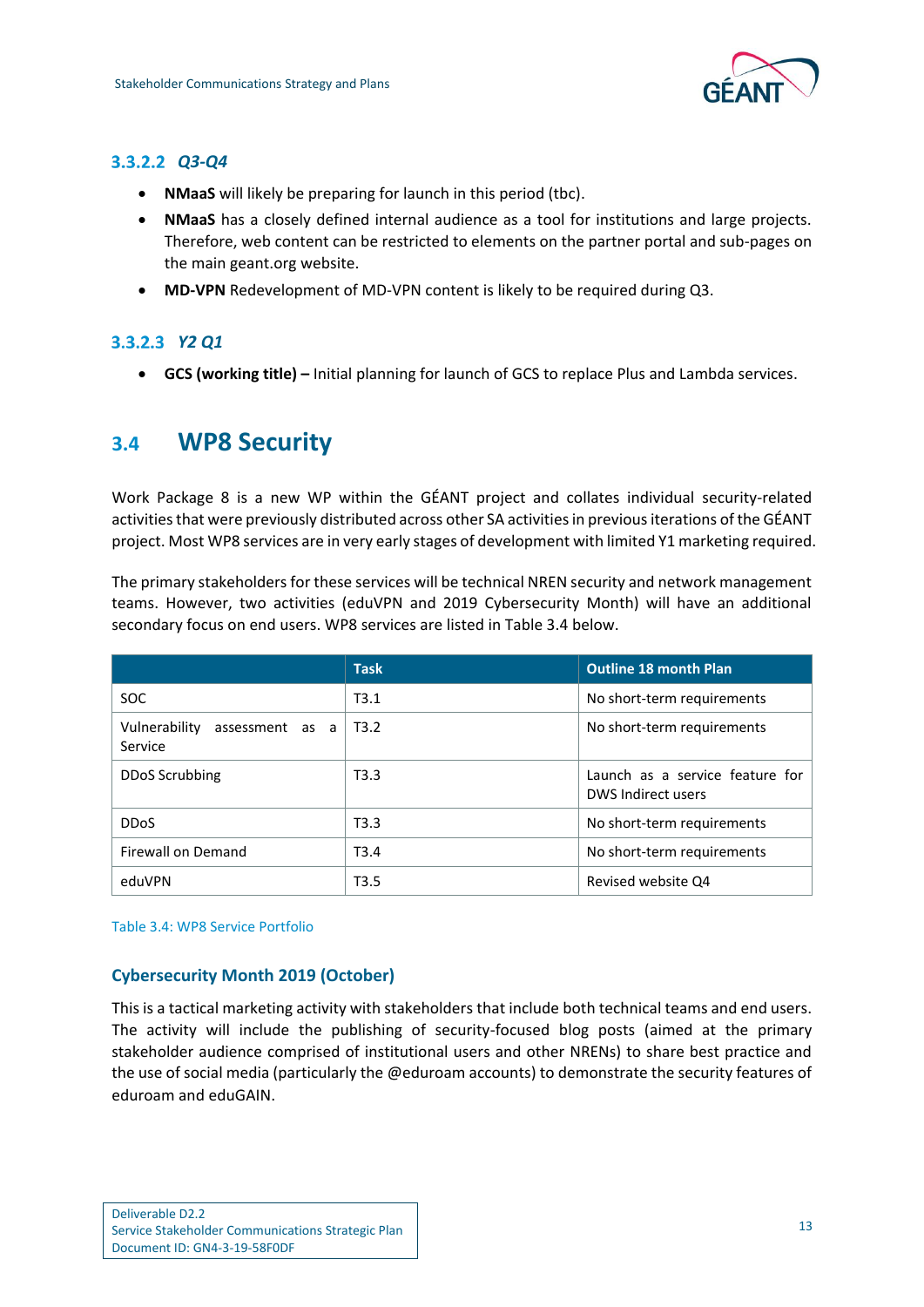

#### **eduVPN**

eduVPN has been identified as the network service that will require the most marketing activity. This service has an audience that includes both NRENs and Institutions and end users. The target audience is likely to be closely aligned with that of eduroam. eduVPN already has a web presence at eduvpn.org. This will need redeveloping and separating into provider (NREN) and user (end user and/or institutional) content and messaging.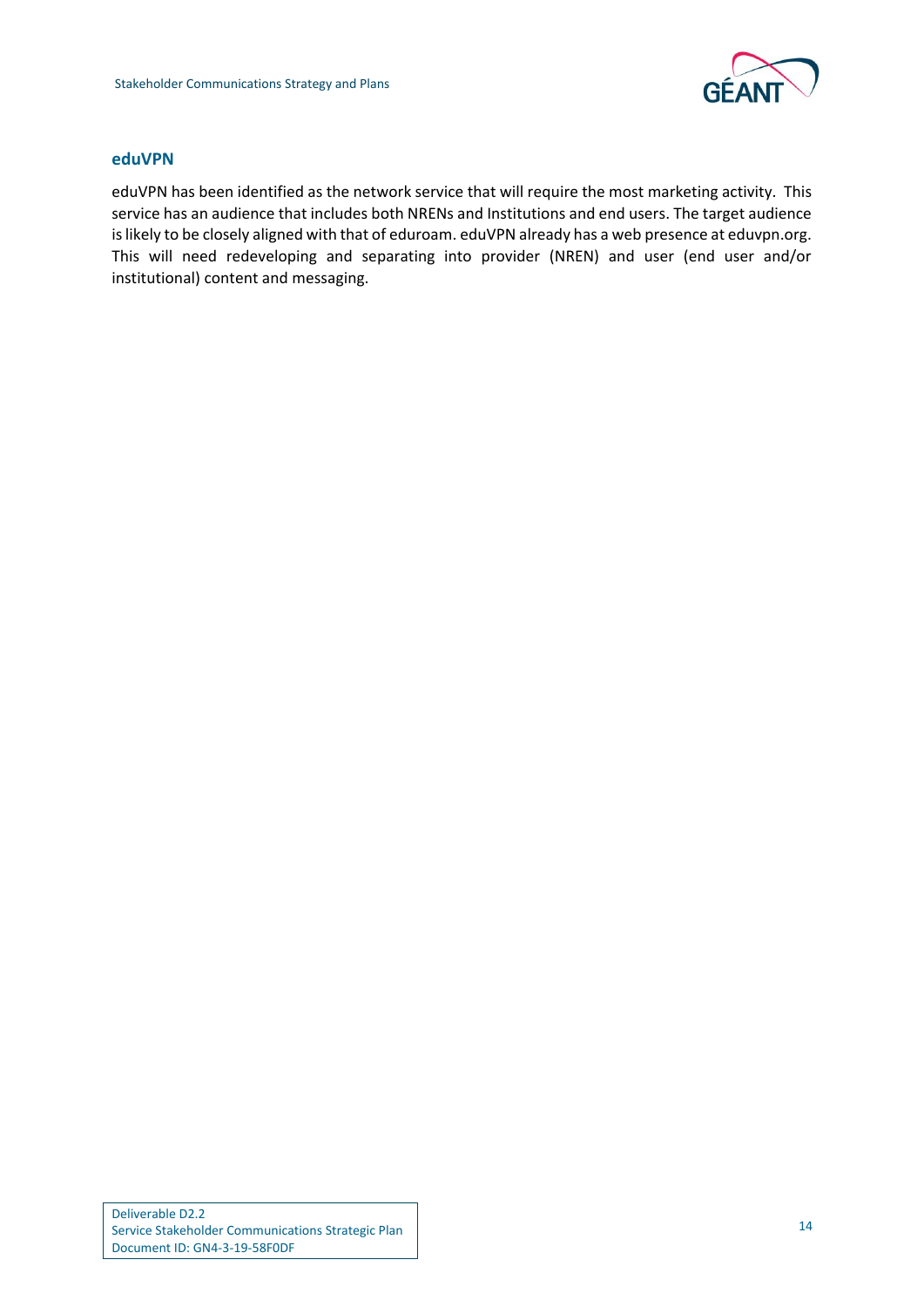

# <span id="page-17-0"></span>**<sup>4</sup> Conclusions**

All services within the GN4-3 Service Portfolio have differing communications requirements and as such, a single communications strategy is unlikely to be suitable for all needs.

Service marketing needs to provide two separate types of information:

- Promotional raising awareness of a service either awareness of a new/planned service or awareness to new user groups
- Functional Providing the adopters of the service the required information to enable them to make a selection of the service and/or implement and support the service post-adoption.

By identifying the different stakeholder communications requirements, it is possible to tightly focus the communications activities for each family of services and ultimately for each service according to the needs of the service.

The initial phases of this identification have been completed with each service Work Package to identify which services and products marketing efforts should be focused on over the next 12 months and to identify the audience and type of marketing required.